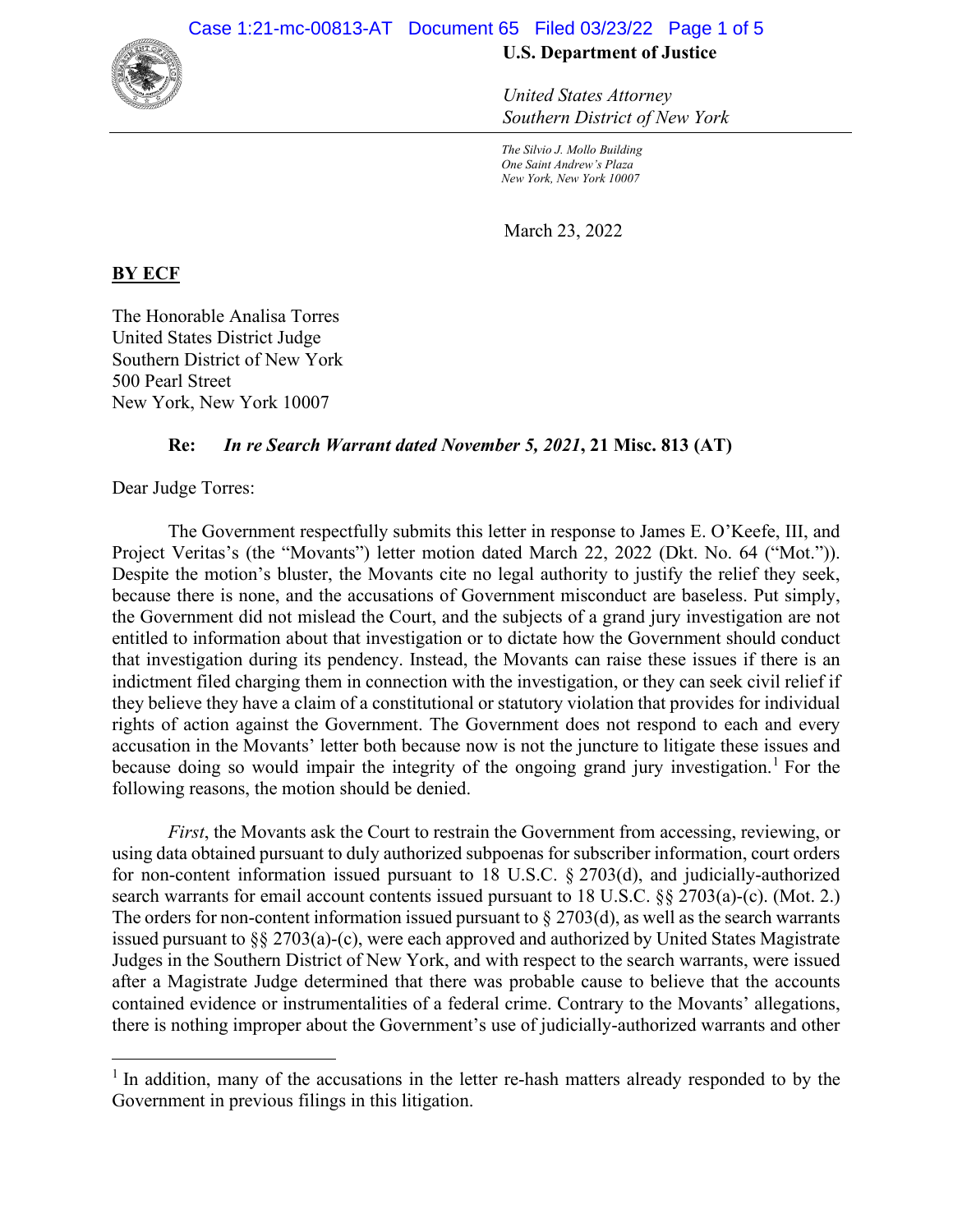legal process during the pendency of a covert grand jury investigation. Moreover, the Movants offer no legal authority or analysis explaining how or why this Court may grant the relief sought aside from generic references to the Court's "supervisory powers, inherent authority, and Fed. R. Crim. P.  $41(g)$ ." (Mot 2.)

Indeed, there is no legal basis for such relief. The materials referenced by the Movants were obtained pursuant to duly authorized legal process that are not subject to challenge by the Movants in this pre-indictment stage. *See In re Search Warrant dated Nov. 5, 2021*, No. 21 Misc. 813 (AT), 2022 WL 500919, at \*1 (S.D.N.Y. Feb. 18, 2022) ("as the Court has already made clear, the issue of the validity of the search warrants is not before the Court, and, therefore, there is no impending decision on the merits in this action"); *In re Search Warrant dated Nov. 5, 2021*, No. 21 Misc. 813 (AT), 2021 WL 5845146, at \*1 (S.D.N.Y. Dec. 8, 2021) ("The Court shall not consider arguments related to the validity of the search warrants because that issue is not before the Court."); *In re Search Warrants Executed on Apr. 28, 2021*, 21 Misc. 425 (JPO), 2021 WL 2188150, at \*2 (S.D.N.Y. May 28, 2021) ("any pre-indictment suppression motion would be premature at this juncture"). Thus, the Movants' claims about the alleged overbreadth of the warrants (Mot. 5-6) are premature. Moreover, the Government's review of the materials referenced by the Movants was completed months ago, before the Movants initiated this Part I matter in November 2021, providing further reason why the Movants' claims are not appropriately litigated in this forum. *See, e.g.*, *In re Search Warrants Executed on Apr. 28, 2021*, 2021 WL 2188150, at \*2 (denying pre-indictment motion to "return" to movants the "results from earlier search warrants of [movants'] iCloud and email accounts" because, among other reasons, "the review of the [earlier] warrant returns is now largely complete").

To the extent the Movants rely upon Rule 41(g) of the Federal Rules of Criminal Procedure (Mot. 2), it is inapplicable in this context. At issue is subscriber data obtained by subpoena and non-content and content information for email accounts obtained pursuant to the Stored Communications Act (the "SCA"), 18 U.S.C. § 2703. Rule 41(g), by its terms, does not apply either to subpoenaed records or data obtained pursuant to the SCA. *See, e.g.*, *In re the Matter of the Application of the U.S. for a Search Warrant*, 665 F. Supp. 2d 1210, 1217 (D. Or. 2009) (agreeing that the substantive provisions of Rule 41, including motions for return of property under Rule 41(g), are not adopted by § 2703(a)); *In re Search of Yahoo, Inc*., No. 07 Misc. 3194 (MB), 2007 WL 1539971, at \*6 (D. Ariz. May 21, 2007) (concluding that because "Rule 41(g) and (h) discuss 'Motion[s] to Return Property' and 'Motion[s] to Suppress'" they "do not contain any procedures relevant to issuing a search warrant" and therefore "do not apply to the issuance of a warrant under § 2703(a)"). In any event, nothing in Rule  $41(g)$  provides a basis for a court to issue an order, as the Movants request, restraining the Government from accessing and reviewing evidence obtained pursuant to judicially-authorized legal process during the pendency of a grand jury investigation. And of course, there is "nothing improper or unlawful" about the Government's retention of copies of the materials it obtained pursuant to judicially-authorized legal process, including "pursuant to search warrants, based on probable cause," given that the Government's "investigation is ongoing" and the Government retains a "legitimate interest" in retaining any such property. *In re Search Warrants Executed on Apr. 28, 2021*, 2021 WL 2188150, at \*3.

*Second*, the Movants seek pre-indictment discovery regarding the process used to review the materials referenced by the Movants, the identities of those who participated in that process,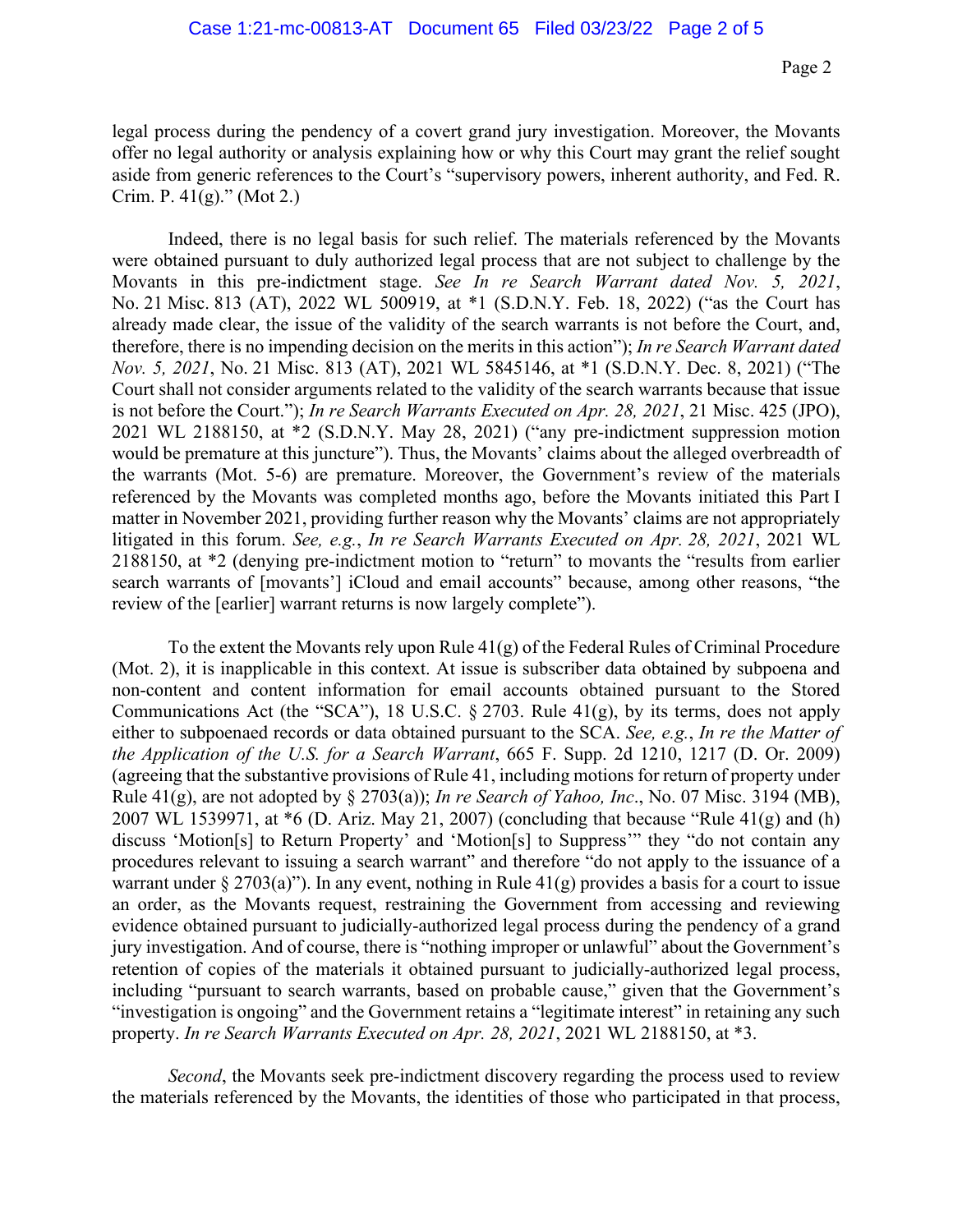and the identities of third parties on which other legal process may have been served in the course of the investigation. (Mot. 2.) The Movants cite no legal authority in support of these requests, and the Government is aware of no authority that would entitle the Movants to such information at this stage of an ongoing grand jury investigation. Last year, Judge Oetken denied a similar request where the circumstances were materially the same: in the course of a multi-year, covert investigation, the Government obtained electronic data pursuant to judicially-authorized search warrants issued under 18 U.S.C. § 2703, the Government had reviewed that electronic data prior to the overt execution of search warrants for electronic devices, and a Special Master was appointed to oversee the review of the contents of the electronic devices (but not the electronic data obtained previously). Specifically, Judge Oetken ruled:

> Giuliani and Toensing also seek pre-indictment discovery of the Government's privilege and responsiveness designations in connection with the 2019 warrants [obtained covertly, pursuant to 18 U.S.C. § 2703]. They cite no legal authority for this request, and the Court is aware of none. If there is a criminal proceeding, any defendants will be entitled to discovery under Rule 16. There is no basis for compelling the Government to produce this information now, during an ongoing grand jury investigation.

> Finally, the Court sees no legal basis for Toensing's request for detailed information about the filter team review process, at least at the pre-charge phase of this matter.

*In re Search Warrants Executed on Apr. 28, 2021*, 2021 WL 2188150, at \*2. The circumstances confronted by Judge Oetken are indistinguishable from those presented here. The Movants offer no authority contrary to Judge Oetken's ruling, and the Government is aware of none. To the extent the Movants may potentially be entitled at some point to the disclosures that they seek, any such entitlement would only be triggered, if at all, by the filing of an indictment charging them in connection with the investigation, and not before.<sup>2</sup> In the event of a criminal proceeding, as Judge Oetken noted, they would have the opportunity to litigate any privilege or suppression issues, but they cannot do so during the pre-indictment phase of an ongoing grand jury investigation.

*Third*, the Movants characterize as improper the Government's efforts to protect the secrecy of covert steps taken in the course of the Government's ongoing grand jury investigation. (*See* Mot. 1-2.) The Supreme Court has "recognized that the proper functioning of our grand jury system depends upon the secrecy of grand jury proceedings." *Douglas Oil Co. v. Petrol Stops Northwest*, 441 U.S. 211, 218 (1979). "Among other things, if matters relating to grand jury proceedings become public, prospective witnesses may be deterred from testifying, those who do testify may be less likely to do so truthfully, targets of investigations may flee," and the privacy rights of uncharged persons would be affected. *United States v. Haller*, 837 F.2d 84, 88 (2d Cir. 1988) (internal citations omitted). Far from being nefarious, the Government was and remains obligated to protect the secrecy and integrity of its ongoing investigation. *See, e.g.*, Fed. R. Crim.

 $2$  Or, potentially, by the filing of a civil claim, should one exist, that survives a motion to dismiss and proceeds to discovery.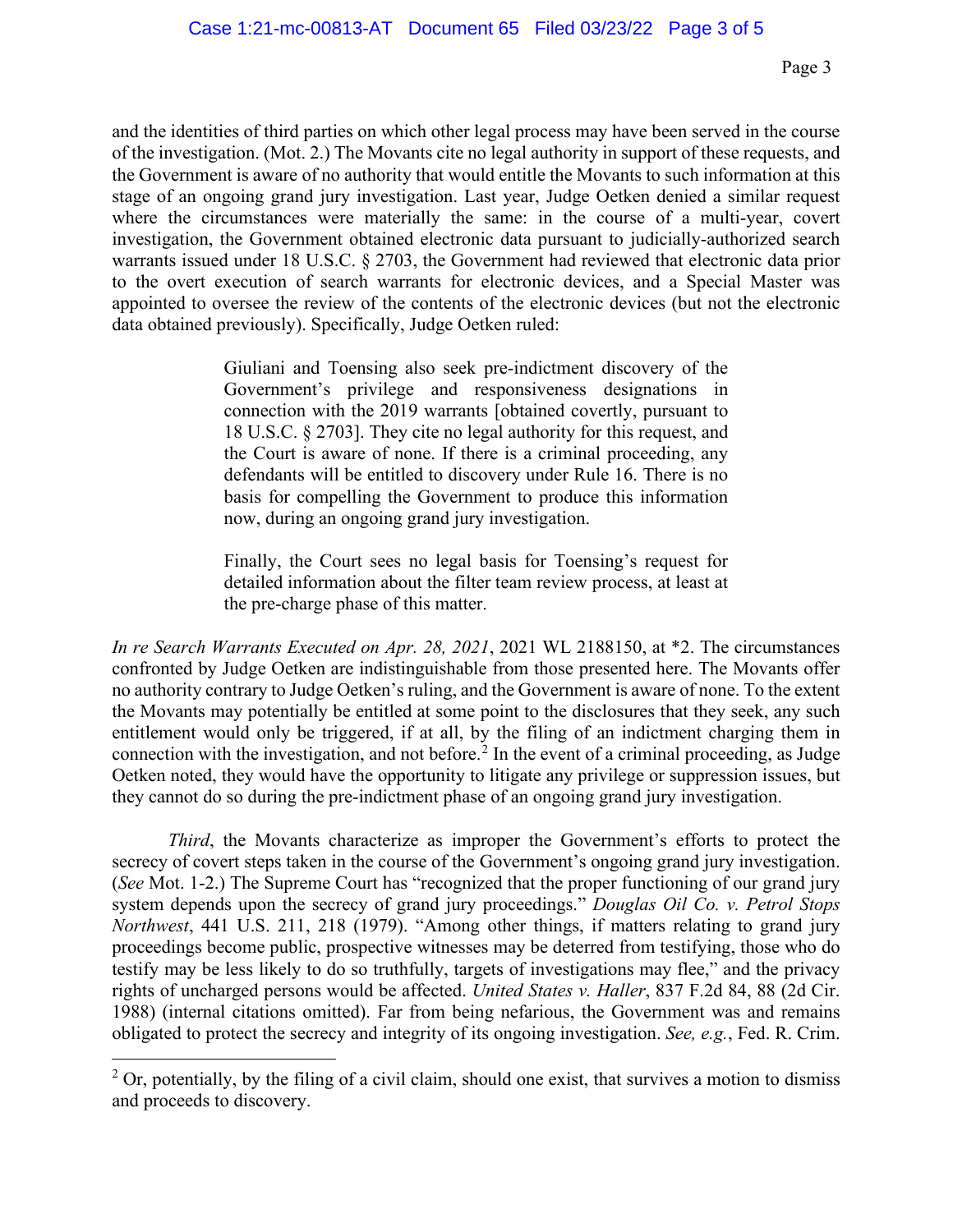P. 6(e). That obligation continues even where the mere existence of an investigation, or some aspects of that investigation, become publicly known. In the Government's prior briefing in this Part I matter, the Government, consistent with the secrecy attendant to grand jury investigations and the Government's concerns that revealing information about the methods and contours of the investigation could impair its integrity, responded to the Movants' various requests for relief without publicly disclosing details of the investigation. That includes, as relevant here, not publicly listing all the search warrants that the Government had previously covertly executed, all of which were subject to court-authorized non-disclosure orders and none of which were at issue in the litigation regarding the appointment of a Special Master. The Government refrained from publicly disclosing details of the investigation, and continues to do so, for the same reasons that this Court denied production to the Movants of the affidavit (the "Affidavit") submitted in support of the issuance of the search warrant dated November 5, 2021 that is the focus of this Part I matter and that Judge Cave ruled should remain sealed: to protect the ongoing grand jury investigation. *See In re Search Warrant dated Nov. 5, 2021*, No. 21 Misc. 813 (AT) (SLC), 2021 WL 5830728, at \*5-6 (S.D.N.Y. Dec. 7, 2021); Order (Dkt. No. 42), *In re Search Warrant dated Nov. 5, 2021*, No. 21 Misc. 813 (AT) (S.D.N.Y. Nov. 23, 2021); *see also United States v. Amodeo*, 71 F.3d 1044, 1050-51 (2d Cir. 1995); *United States v. Kolfage*, No. 20 Cr. 412 (AT), 2020 WL 7342796, at \*12 (S.D.N.Y. Dec. 14, 2020) (denying motion to unseal affidavit because, among other reasons, the "information, if disclosed, could hamper the investigation").

Contrary to the Movant's allegations, the Government did not mislead this Court or any other Court about its prior covert investigative steps, nor is there any indication of an intent to deceive. The Government disclosed many of its covert investigative steps in the *ex parte* context of the Affidavit, including each email search warrant it had obtained pursuant to the SCA in this investigation. (*See* Aff. ¶¶ 8-16.) As this Court is aware, the Affidavit was repeatedly referenced in the Government's prior briefing in this matter (*see* Gov't Opp'n 1-4, 7, 12 (Dkt. No. 29)), and the Government offered to provide it to this Court on an *ex parte* basis (*see id*. at 4). The Government provided a copy of the Affidavit to the Special Master, *ex parte*, on December 13, 2021. The Government also described the email search warrants and certain other covert investigative steps in an *ex parte* letter submitted to the Special Master, at the Special Master's invitation, on December 29, 2021. Finally, in the context of litigation to unseal the Affidavit before Judge Cave and this Court, the Government provided to Judge Cave a copy of the Affidavit, *see In re Search Warrant dated Nov. 5, 2021*, 2021 WL 5830728, at \*8 ("the Court has carefully examined the Materials [which include the affidavit]"), and the Government understands that the Affidavit is currently before this Court in connection with its review of Judge Cave's report and recommendation. Thus, the Movants' claims that the Government misled the Court are baseless.<sup>3</sup>

*Fourth*, the Movants question the Government's extension of certain non-disclosure orders and speculate that the Government may not have been forthcoming with the Magistrate Judges

<sup>&</sup>lt;sup>3</sup> The Government did not have any obligation to disclose to the Movants the existence of the legal process referenced in the motion. Each warrant, order, and subpoena referenced by the Movants was subject to a judicially-authorized non-disclosure order. Of course, the Movants, like any subjects of a federal grand jury investigation, would *like* to know about every investigative step the Government is taking during the course of a criminal investigation, but that is not the law, for good reason.